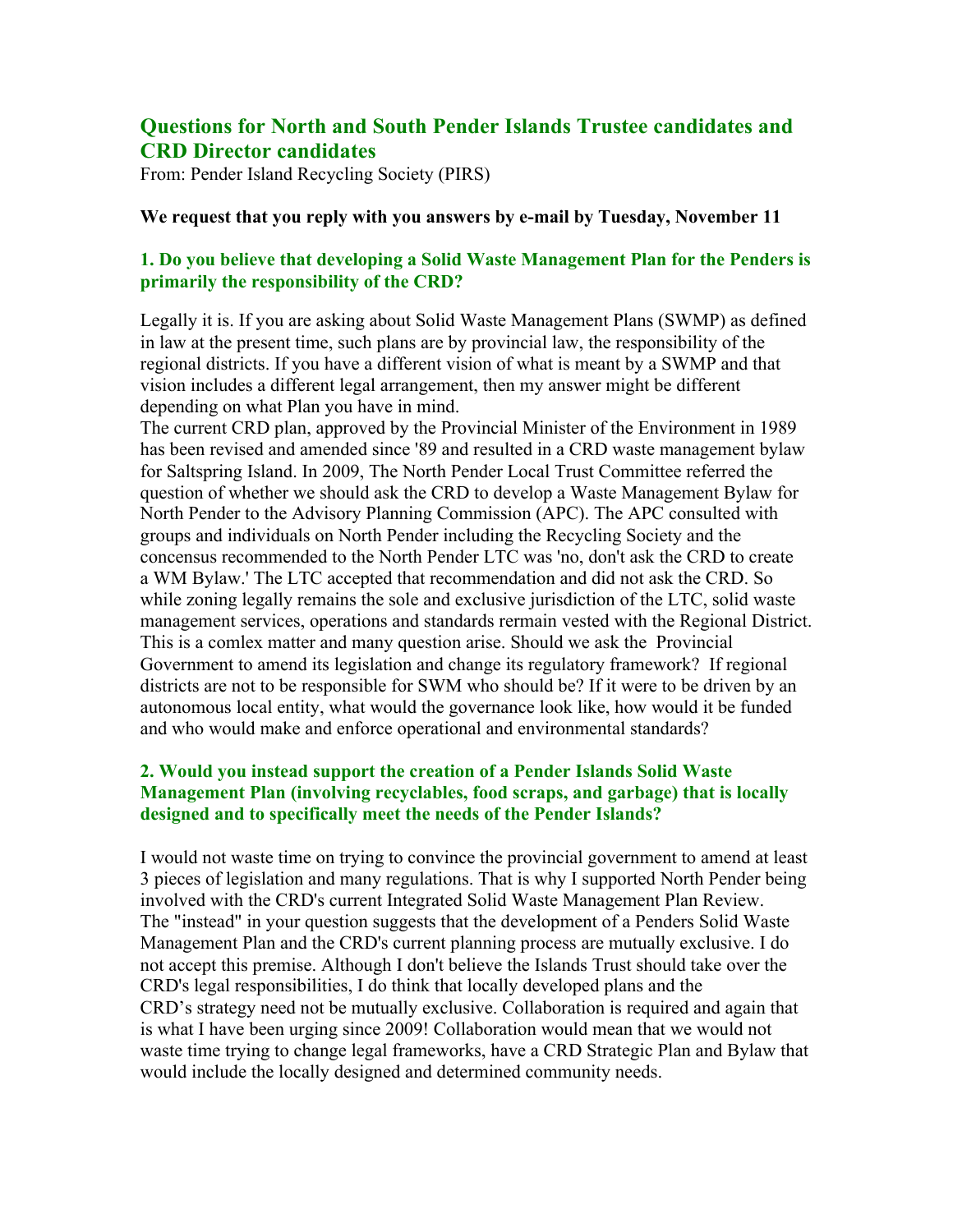## **3. Can you provide us with details as to how a Penders-driven Solid Waste Management Plan would be developed, by whom, and how high a priority this project would be on your to-do list, as you start your term in office?**

I think I have generally outlined it above but local "players" would design a North Pender plan (I can't speak for South Pender but I do not oppse the two local trust areas collaborating on this) and that plan would be incorporated in the CRD regionasl plan. In this way each SGI Local Trust area could have their unique circumstances taken into account, we would not waste time trying to change laws and regs and encourage the type of collaboration that is always necessary on most issues. Whether that type of collaboration and inclusive planning works for the CRD needs to be answered by CRD officials. But the North Pender inclusion in the current CRD review is encouraging.

## **4. Can you explain what specific role(s) the CRD Director, CRD staff, North and South Pender Island Trustees, Trust staff, and a new Solid Waste Management Plan planning team would play in developing this islands-tailored plan?**

I cannot speak to the specific roles of other local governments or the province. I don't think any candidate could speak authoritatively for another legal body. The question also refers to a "Solid Waste Management Plan planning team" which I have not heard about unless you are referring to the CRD staff working on the current Review. As a Trustee I would see my role as helping the community come to a consensus on waste management issues and articulate that concensus to the CRD who has broad legal authority in this area.

## **5. Do you agree that a Pender-initiated Solid Waste Management Plan should engage the community in an open and transparent process in developing the plan and finding the best location for waste management facilities on the Penders?**

#### Yes

#### **6. Do you have any ideas how to fund the creation of a locally-initiated Solid Waste Management Plan for the Penders?**

Funding is always an interesting question. In government arrangements, money always rests with legal responsibilities. The Islands Trust has no legal authority to send on services like waste management but the CRD does. Our Regionasl Director needs to address this question.

In general, funding options are usually the same project to project. Either make the service user pay; have the CRD tax people in the service area; or have a group of governments agree to fund a service. Regionsl districts don't normally have unallocated cash laying around so if it were to be financed by government a referendum would likely be need to put the service on the tax role. In my opinion, financial arrangement question should be discussed locally in the local planning and consensus building process.

#### **7. Do you support the creation of a Penders-driven Solid Waste Management Plan,**